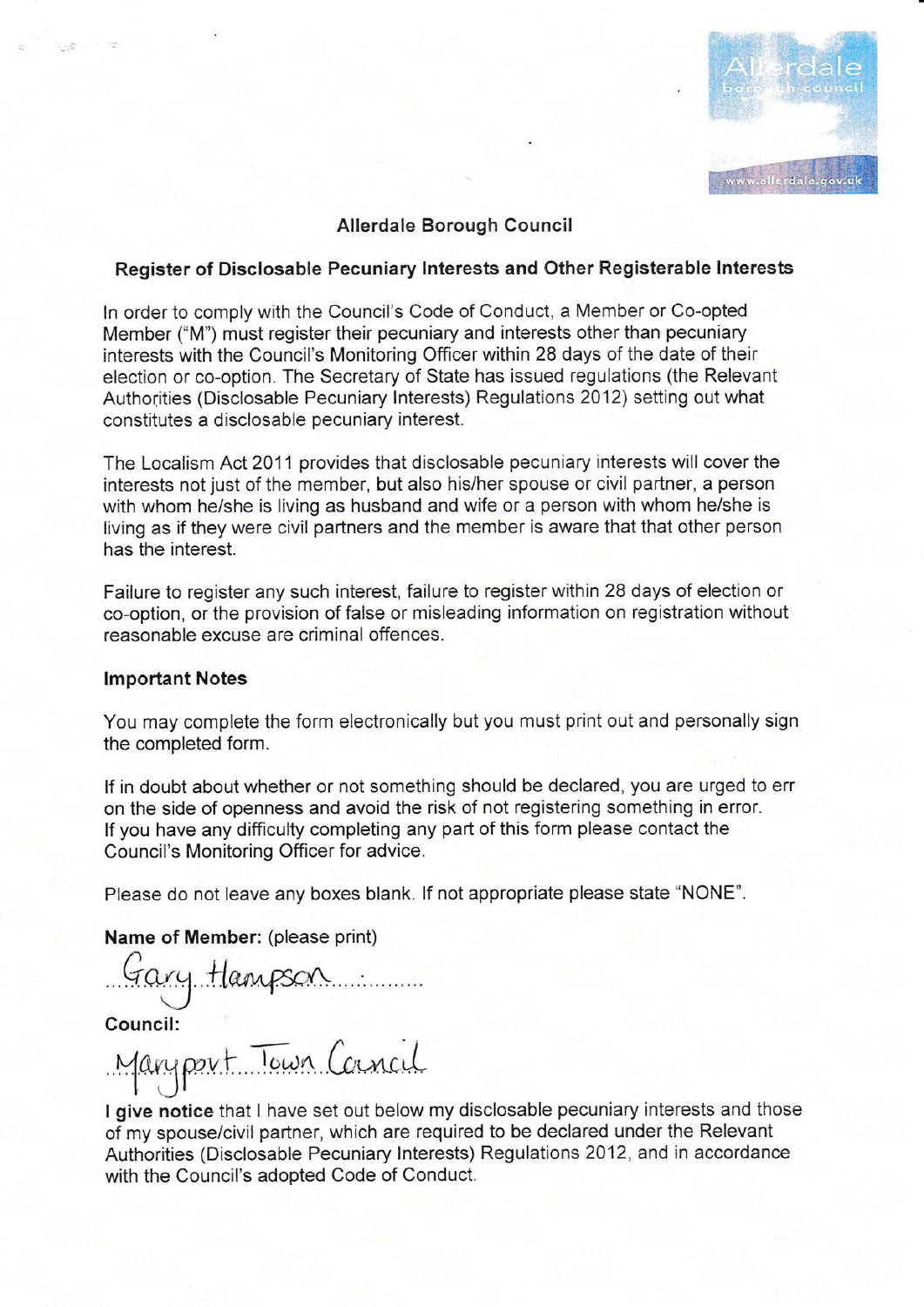## Disclosable Pecuniary lnterests

1. Any employment, office, trade, profession orvocation carried on for profit or gain.

You should show every employment, office, trade. profession or vocation that you and your spouse/partner receive remuneration for other than simply repayment of expenses – a good example is would you have to declare for income tax purposes.

Give a short description of the activity concerned; for example 'Computer Operator' or'Accountant'.

Where you hold an office, give the name of the person or body which appointed you. ln case of a public office, this will be the authority which pays you.

Instrument Mechanic for Covendish Nuclear

2. Any payment or provision of any other financial benefit (other than from the relevant authority) made or provided within the relevant period in respect of any expenses ineurred by M in carrying out duties as a member, or towards the election expenses of M.

This includes any payment or financial benefit from a trade union within the meaning of the Trade Union and Labour Relations (Consolidation) Act 1992.

You should declare the name of any person or body that has made any payments to you towards your expenses as a councillor or towards your election expenses. You do not need to declare the amounts of any payments, only the name of the person or body making them.

It refers to payment of election expenses by a third party  $-$  you do not need to declare if you pay your election expenses yourself. This would usually mean a political party at election time.

 $\hbar$ ove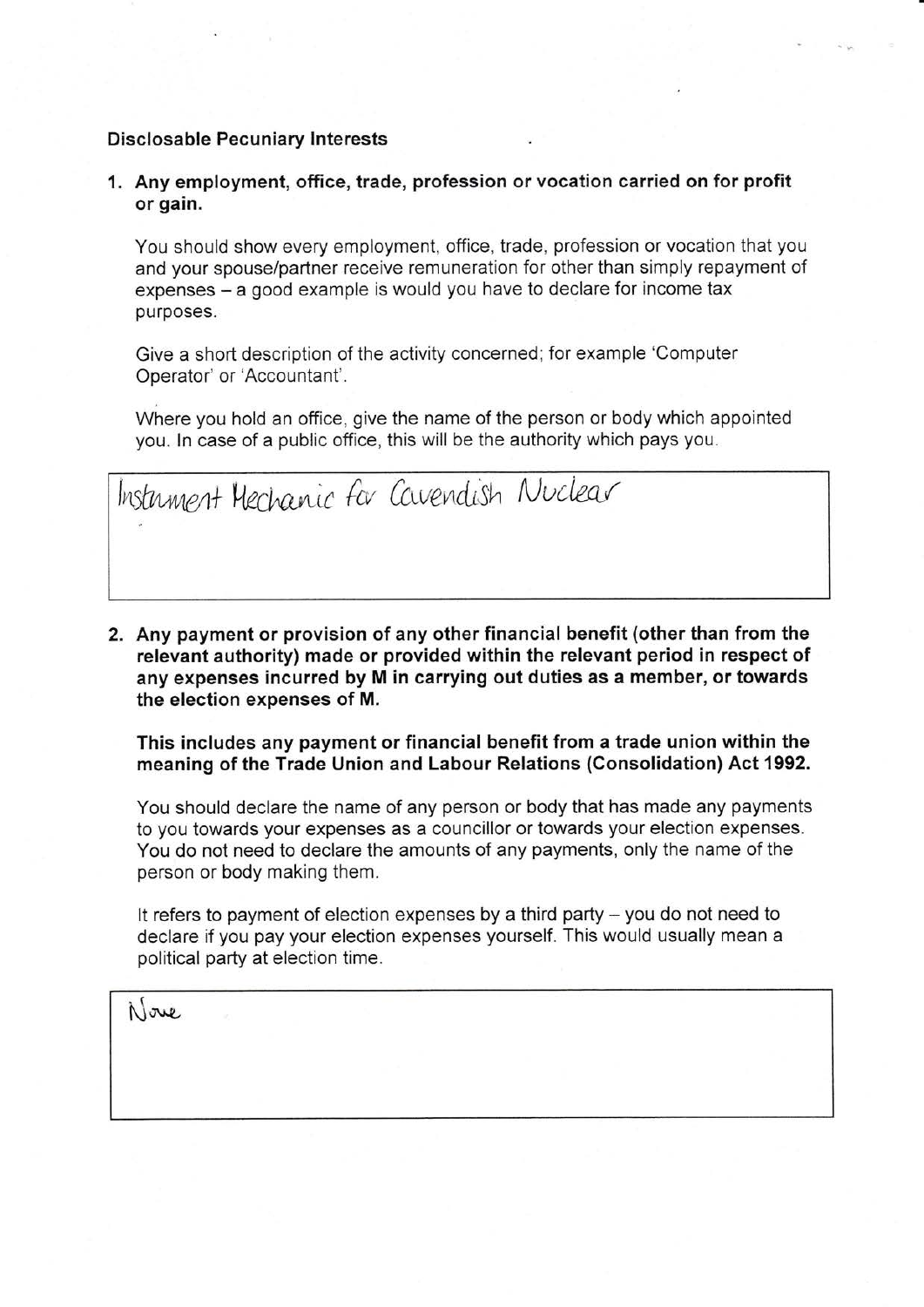- 3. Any contract which is made between the relevant person (or a body in which the relevant person has a beneficial interest) and the relevant authority-
	- (a) under which goods or services are to be provided or works are to be executed; and
	- (b) which has not been fully discharged.

You should list any contract made between yourself or your spouse/partner or a body in which either of you have a beneficial interest and the Council (or an organisation contracted to carry out business on its behalf).

None

# 4. Any beneficial interest in land which is within the area of the relevant authority.

You should include any land and buildings in the area of the Borough in which you or your spouse/partner have a beneficial interest. You should give the address or a brief description to identify it. If you live in the Borough you should include your home under this heading whether as owner, lessee or tenant.

You should also include any property from which you receive rent, or of which you are the mortgagee.

Any land in the Borough area in the ownership of a charity or organisation of which you or your spouse/partner are a trustee should also be included in this section.

"Land" also includes any buildings or parts of buildings.

32 Meadow Way - Manport Cars 742<br>Partner owns "The butchers Arms" Grosby Street Manyport<br>Manport Instrone Rescue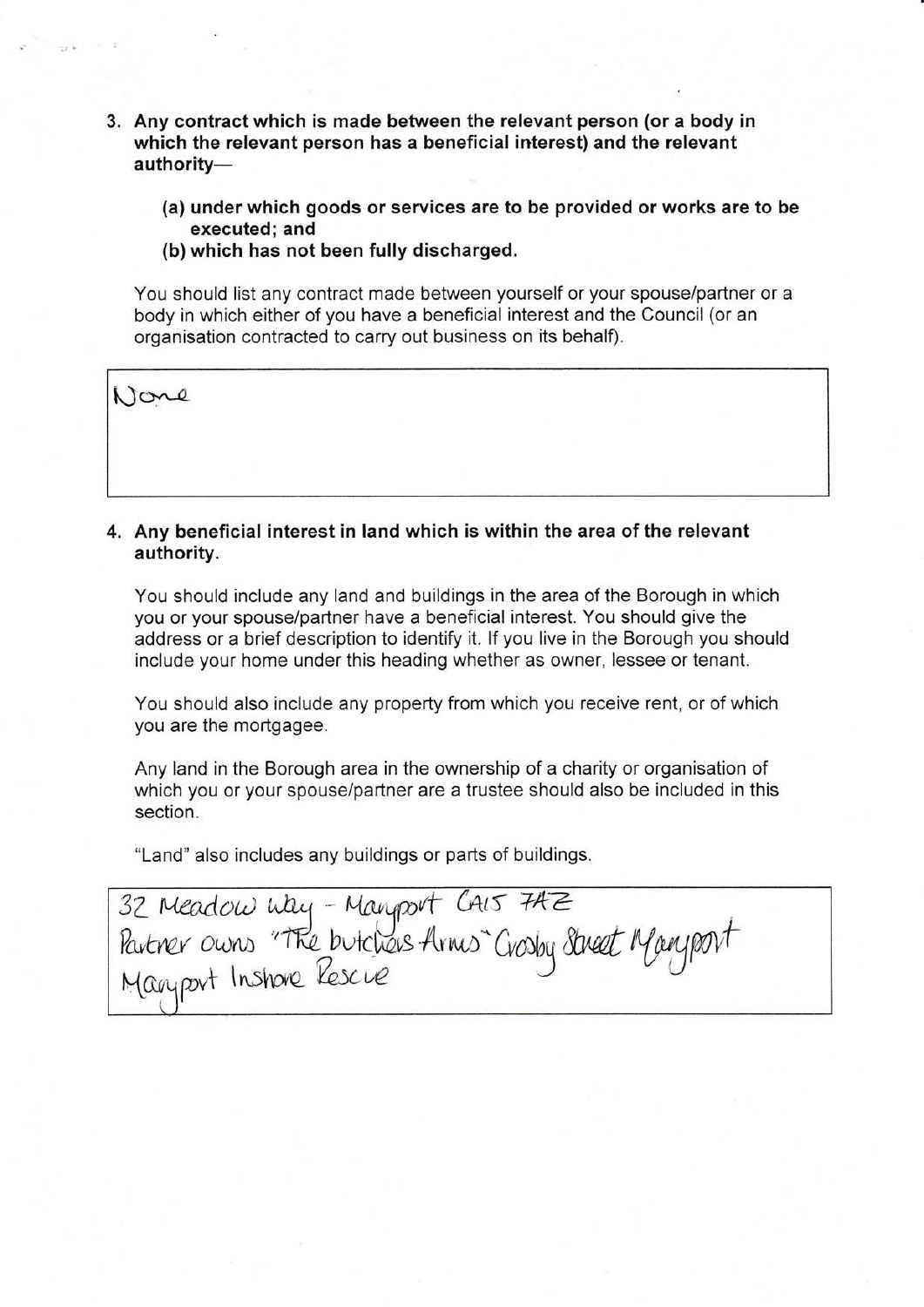## 5. Any licence (alone or jointly with others) to occupy land in the area of the relevant authority for a month or longer.

You should include land in the area of the Borough which you or your spouse/partner have a right to occupy, but neither own nor have tenancy of. You should give the address or a brief description to identify it.

"Land" includes any buildings or parts of buildings.

$$
\frac{1}{4}
$$

#### 6. Any tenancy where (to M's knowledge)-

- (a) the landlord is the relevant authority; and
- (b) the tenant is a body in which the relevant person has a beneficial interest.

You should declare any properties which you or your spouse/partner rent from the Council, or which is rented by a business which you or your spouse/partner owns or partly owns.

 $\frac{1}{\sqrt{2}}$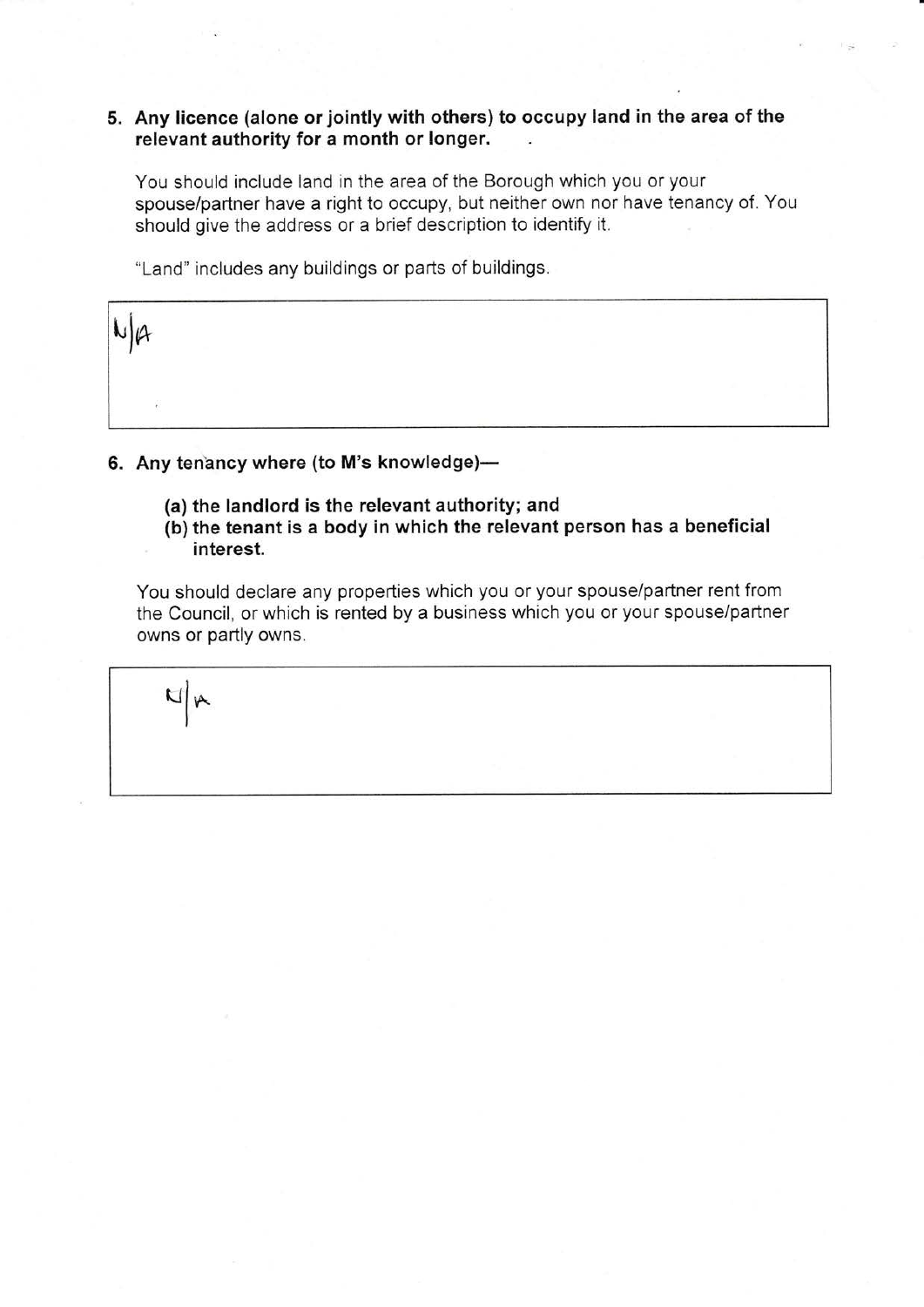### 7. Any beneficial interest in securities of a body where-

- (a) that body (to M's knowledge) has a place of business or land in the area of the relevant authority; and
- $(b)$  either-
	- (i) the total nominal value of the securities exceeds  $£25,000$  or one hundredth of the total issued share capital of that body; or
	- (ii) if the share capital of that body is of more than one class, the total nominal value of the shares of any one class in which the relevant person has a beneficial interests exceeds one hundredth of the total issued share capital of that class.

You should list the names of any companies, industrial and provident societies, co-operative societies, or other bodies corporate that (to your knowledge) are active in the Borough and in which you or your spouse/partner have a substantial interest. You do not need to show the extent of your interest.

You have a substantial interest if you own shares or other securities in the company with a nominal value of more than f25,000 or more than 1/100th of the issued share or securities. lf there are several classes of shares or securities, the fraction of 1/100th applies to any of these classes.

The company or body corporate is active in the Borough if it has land or a place of business in the Borough.



### Other Registrable lnterests

These interests are what the Council has determined should be entered into the authority's register of interests

8. Details of any body of which you are a member, or in a position of general control or management, and to which you are appointed or nominated by the Council.

You should include the names of any bodies of which you have been appointed to represeht the Council and the position you hold on those bodies.

Manyport Inshare Kescue Maryport Trawler Kace Maryport Carnival